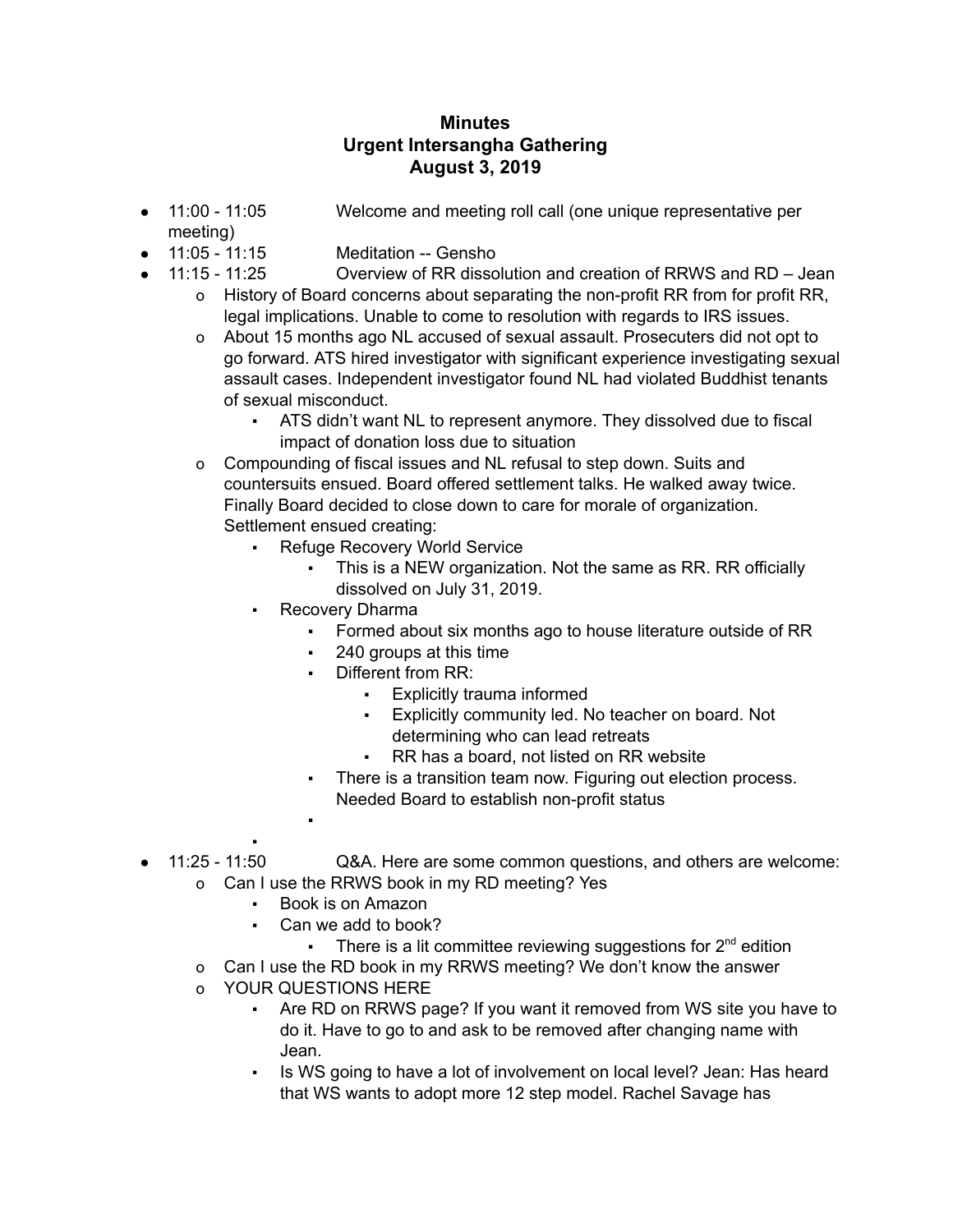approached local WS groups asking to be admin on their page. It is possible WS will be more prescriptive for local groups.

- How fast are other cities moving? Jean: It's been meeting by meeting. Some smaller cities have already made a choice. Some intersaangha's made move away from WS before RD began. Chicago is meeting this weekend.
- How often will books be updated so libraries can decide if they want to stock them. Jean: It will be much more thoughtful and slower now that book is out.
- Where is meeting information going to be? This meeting was on RR PDX website. Cara is going to start RD PDX website and it should be up ASAP
- What does non-affiliated meeting look like? Not sure. They would not be on either RD or WS website but on Buddhist Recovery Network
- If unaffiliated group wants to be listed on RD can they be? Yes! RD would not list them as RD group but under whatever name they wanted
- **11:50 - 12:05 BREAK**
- 12:05 12:15 To meetings: Who knows what their meeting want to do?
	- o RRWS only
	- o RD only
	- o Some mix of the two
	- o None of the above
	- List attached. Vancouver has opted to not be part of Portland Intersangha
- 12:15 12:25 To individuals: What do you want to do?
	- o Went around the room. No notes taken.

## **BREAK**

- 12:25 12:35 Are separate Intersanghas a thing now?
	- o Abby, Sarah, Johntony, Hannah, Semi stepped down Hanah, Semi, Sara said they would do new RD IS.
	- o Jeremy says since RR IS is dissolving do we need to step down or are we going to go on as a new IS?
	- o Michael: are we going to have an RD intersangha? Group conscience?
	- o Joel: Is there a mission statement?
	- o Jean: Vote? Do we vote to dissolve RRPDXIS? Vote taken. Unanimous vote to dissolve.
	- o Johntony: We need to do some front end stuff if we are going to have a new RDIS.
	- o Cliff: Are other cities doing new IS? Jean, yes?
	- o Motion to create IS for RD: m/s/c.
- Use the September 28, 2019 meeting to do RD meeting?
- Should we separate into groups to discuss future of new IS?
- Percy-Is the IS going to be inclusive to all Buddhist meetings?